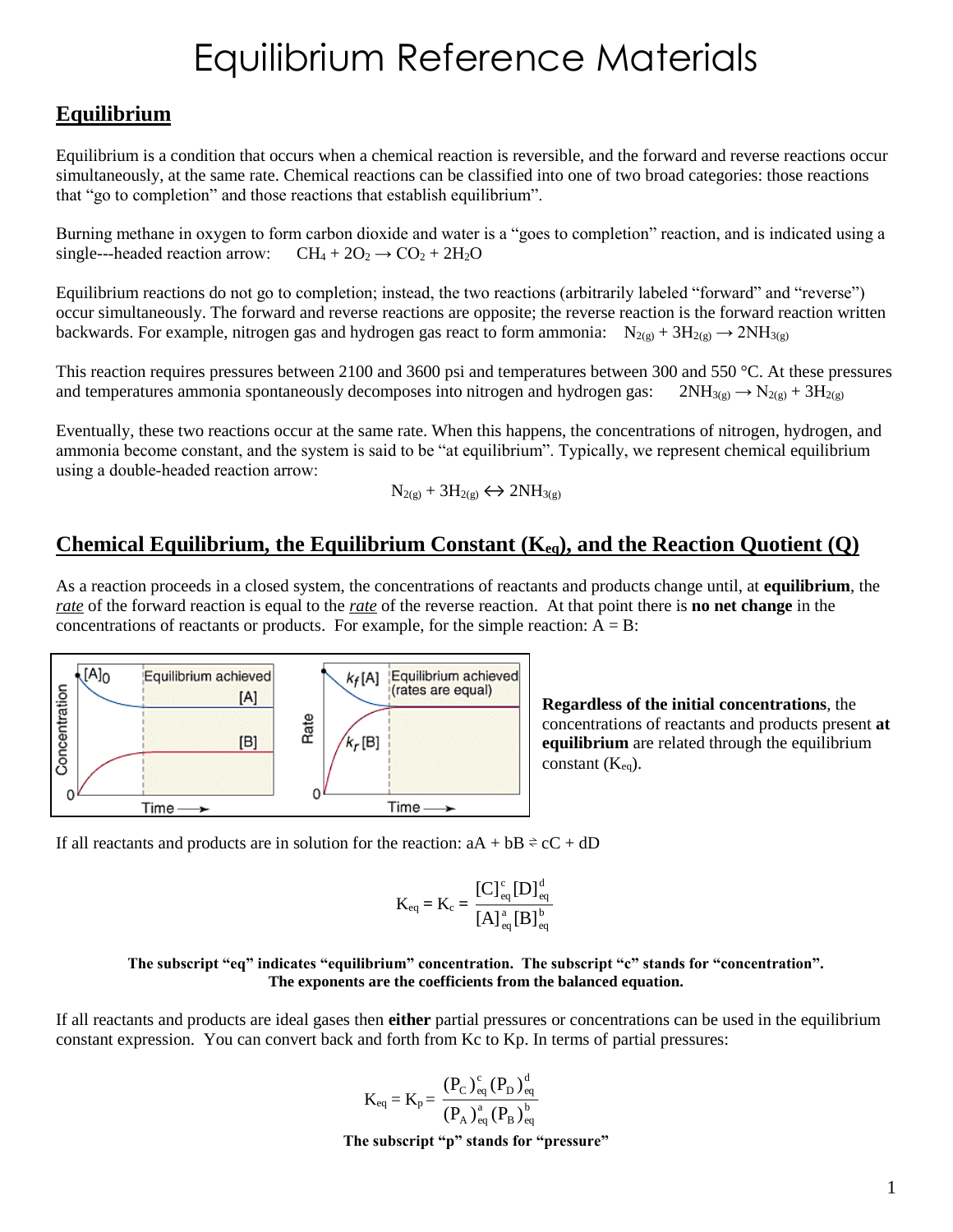### **Important points about equilibrium constants**

- 1. **Every reaction has a characteristic equilibrium constant that depends only on temperature.** The value of the equilibrium constant is independent of the initial concentrations of reactants and products.
- 2. **Equilibrium constants have no units.** This is because each concentration or pressure is actually a ratio of the concentration or pressure to their standard values. Standard concentration for a substance in solution is 1 M and standard pressure for a gas is 1 atm. This portion of the equation that we don't see in our level of chemistry allows the units to cancel out.
- 3. **The concentrations of pure solids or pure liquids do not appear explicitly in the equilibrium constant expression.** The concentrations of pure solids and liquids are constant (density divided by molar mass). These constant concentrations are simply incorporated into the equilibrium constant. Their concentrations do not change so they do not mathematically affect the equilibrium expression.
- 4. **All reactants and products must be present at equilibrium.** Even though pure solids and liquids do not appear in an equilibrium constant expression, if they participate in a reaction they must be present to establish equilibrium. You still need them for the reaction to occur, they just are not going to affect the position of equilibrium.
- 5. **The numerical value of the equilibrium constant expresses the tendency for reactants to be converted to products.** If  $K_{eq} \gg 1$  we say that "products are favored". If  $K_{eq} \ll 1$  we say that "reactants are favored". A very large equilibrium constant ( >1000) means that the reaction will nearly go to completion. A very small equilibrium constant (<0.001) means very little product will be present at equilibrium (or that the reverse reaction goes to completion).
- 6. **Changing the initial concentrations of reactants or products does NOT change the equilibrium**  constant. The equilibrium concentrations of reactants and products will change but K<sub>eq</sub> will not change. The value of  $K_{eq}$  depends only on the identity of the reactants and products and on temperature. Every reaction has a unique  $K_{eq}$  at a fixed temperature.
- 7. **A catalyst does NOT change the equilibrium constant.** A catalyst increases the rates of the forward and reverse reactions by the same factor.
- 8. **Changing the temperature DOES change the equilibrium constant.** Increasing the temperature increases the equilibrium constant for an endothermic reaction and decreases the equilibrium constant for an exothermic reaction. **Increasing the temperature shifts equilibrium in the endothermic direction.**
- 9. **The equilibrium constant for a reaction in the reverse direction is the reciprocal of the equilibrium constant in the forward direction.**  $K' = 1/K$ , when K is for the forward direction and K' is for the backwards direction.
- 10. **Equilibrium constants are independent of mechanism! (Unlike rate laws!)** At equilibrium every step is at equilibrium. We are concerned about the place we end up – equilibrium, we don't care how the reaction gets to that point. In kinetics the rate is determined by the way we get to our end point.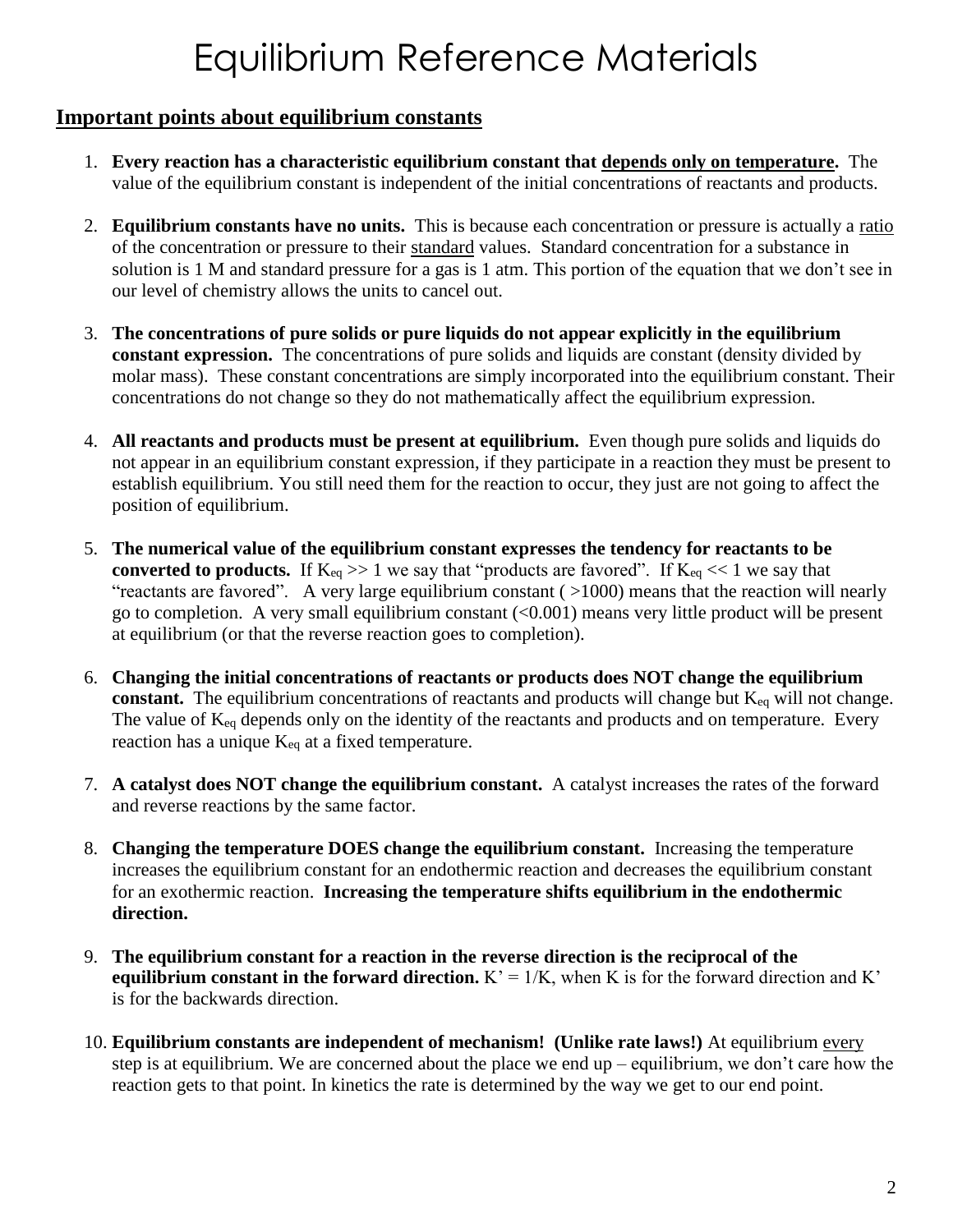### **Reaction quotient (Q)**

At any point during a reaction, if we know the concentrations of reactants and products, we can calculate the **reaction quotient (Q).**

$$
Q = \frac{[C]^c [D]^d}{[A]^a [B]^b}
$$

notice that the concentrations are **NOT** necessarily equilibrium concentrations

**Make sure you understand the difference between Q and Keq:**

Q tells you how far a reaction is from equilibrium. Keq tells you where the reaction is trying to go.

**By comparing the values of Q and Keq, you can determine whether or not the reaction is at equilibrium. If the reaction is not at equilibrium, you can decide whether the (net) reaction is going in the forward or reverse direction.**

If  $Q = K_{eq}$ , then rate<sub>forward</sub> = rate<sub>reverse</sub>, the **reaction is at equilibrium** and no net change If  $Q < K_{eq}$  then rate<sub>forward</sub> > rate<sub>reverse</sub>, reaction will **proceed to the right** ( $\rightarrow$  more products) If  $Q > K_{eq}$ , then rate<sub>forward</sub> < rate<sub>reverse</sub>, reaction will **proceed to the left** ( $\leftarrow$  more reactants)

## **Le Chatelier's Principle**

Arguably, the single most important rule governing chemical equilibrium is Le Chatelier's Principle, promulgated by French chemist Henry Louis Le Chatelier (1850 – 1936):



*"If a chemical system at equilibrium experiences a change in concentration, temperature or total pressure, the equilibrium will shift in order to minimize that change.*"

Consider the following equilibrium:

 $N_{2(g)} + 3H_{2(g)} \leftrightarrow 2NH_{3(g)} + Heat$ 

Any change in concentration, temperature, or total pressure can affect this equilibrium by increasing or decreasing the relative amounts of "reactants" and "products". When the equilibrium is disturbed, it re‐establishes a *new* equilibrium. Since equilibrium point is simply a ratio of products to reactants where the rate forward equals the rate backwards, there are infinite ratios that can reach an equilibrium point. You will never quite get back to where you started, but it will find a new equilibrium point. The easiest way to think about which way a reaction will shift is:

#### **If you add something, use it up – move away from it. If you take something away, make more of it – move towards it.**

You can treat heat the same way you would one of the chemicals – if you raise the temperature you have added more heat and you need to use it up. If you lower the temperature you have taken away some heat and you need to make more of it.

*A couple examples for the equation above. See your notes for more detailed explanations as always!* 

| Add $N_2$                | Shift Right | [N <sub>2</sub> ] slight $\uparrow$ | $[H_2] \downarrow$                    | $[NH_3]$                               | Temp.              |                                      |
|--------------------------|-------------|-------------------------------------|---------------------------------------|----------------------------------------|--------------------|--------------------------------------|
| Take away H <sub>2</sub> | Shift Left  | $[N_2]$ 1                           | [H <sub>2</sub> ] slight $\downarrow$ | $[NH_3] \downarrow$                    | Temp. $\downarrow$ | $Remember -$                         |
| Take away $NH3$          | Shift Right | $[N_2]$ .                           | $[H_2] \downarrow$                    | [NH <sub>3</sub> ] slight $\downarrow$ | Temp.              | solids, liquids,                     |
| Raise the Temp           | Shift Left  | $[N_2]$ 1                           | $[H_2]$ 1                             | $[NH_3] \downarrow$                    | Temp. slight 1     | inert gases, and<br>catalysts do not |
| Lower Pressure           | Shift Left  | $[N_2]$ 1                           | $[H_2]$ 1                             | $[NH_3] \downarrow$                    | Temp.              | shift equilibrium!                   |
| Add Argon gas            | No change   | No change                           | No change                             | No change                              | No change          |                                      |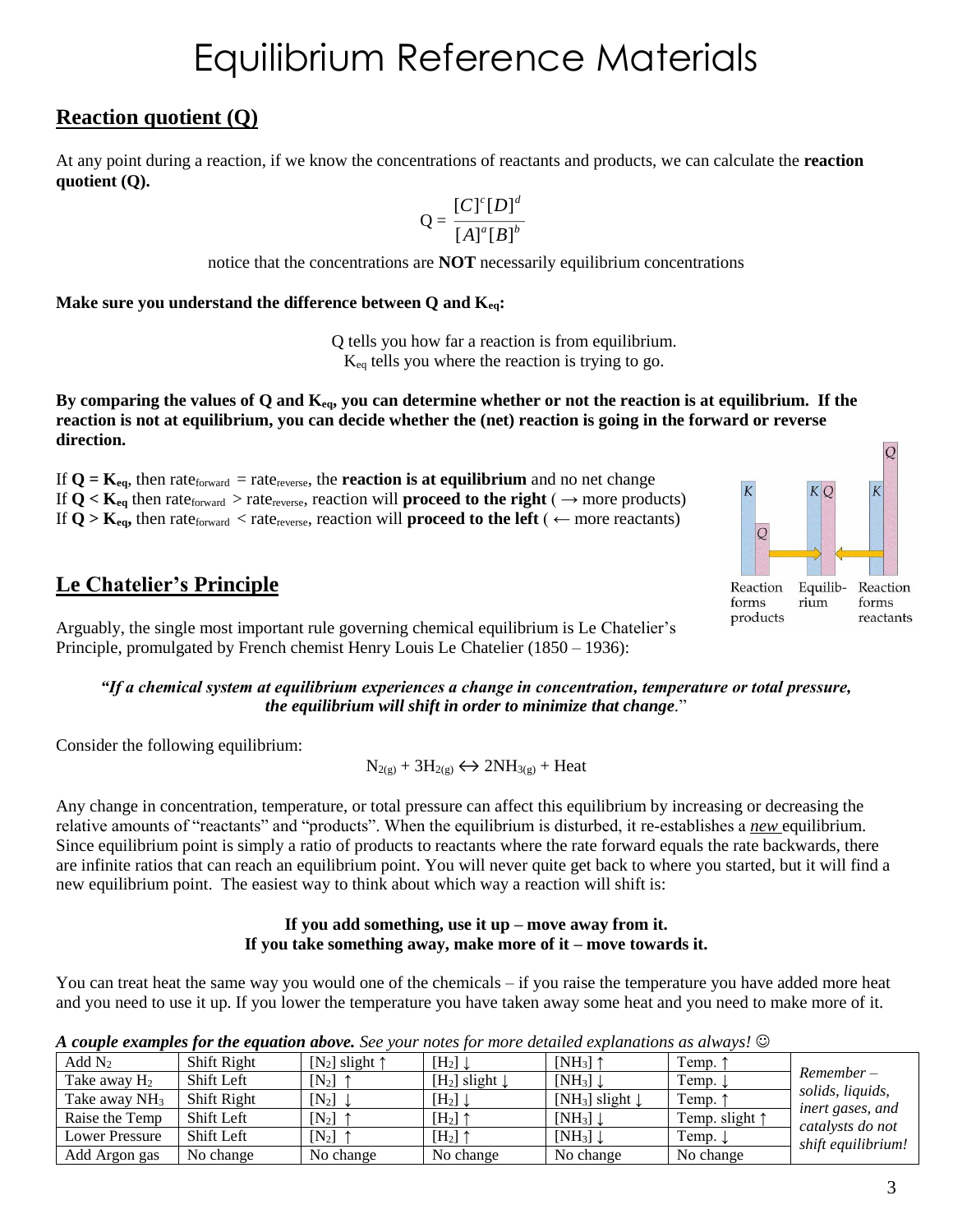## **ICE Tables**

If you know information about the balanced equation, Keq, and initial concentrations of the chemicals before equilibrium is reached, you can determine the concentrations of each chemical once the reaction has reached equilibrium. Due to the fact that there are so many numbers involved, an ICE Table can be very useful. ICE stands for –

**Initial** – Write down the initial  $\lceil \cdot \rceil$  of each chemical

**Change** – Use a variable  $(x)$  to represent the change each chemical will undergo. Take into account the coefficients in the balanced eq, and if the chemical is being used up or made. *Example:*  $A + B \rightarrow 2C \quad \Delta[A] = -x \quad \Delta[B] = -x \quad \Delta[C] = +2x$ 

**Equilibrium** – The initial plus any change that took place.

#### *Example:*

A container has a mixture of 1 M carbon monoxide gas, 2 M water vapor, and 1 M carbon dioxide gas. The following reversible reaction takes place  $CO + H_2O \leftrightarrow CO_2 + H_2$  This reaction has an equilibrium constant of 0.64. What is the concentration of each chemical once equilibrium is obtained?

Since there is initially no water vapor in the vessel the reaction must begin going from the left to the right. So let the right side be the reactants and the left the product. So now consider the rows of the ICE table.

|             |     | H <sub>2</sub> O | $\leftrightarrow$ |     |
|-------------|-----|------------------|-------------------|-----|
| Initial     |     |                  |                   |     |
| Change      | – X | – x              | $+ x$             | + x |
| Equilibrium |     | $- x$            | $+$ X             | + x |

Once you have your ice table values, plug them into the equilibrium expression and solve for x.

*Note – Sometimes solving for x is straightforward, sometimes you have to use the quadratic formula, and sometimes you can use the "5% Rule" as a shortcut to not have to use the quadratic formula. To use the 5% rule, K < 1 (and a better rule of thumb is K must be 1000x smaller than your initial concentrations, that is more likely to follow the 5% rule)*

## You must always check to see if  $\frac{x}{[initial]}$  x  $100 <$  5% in order to use the rule! If not, then solve with quadratic.

Example using 5% rule

|             |                       | $H_2O$        | CO <sub>2</sub><br>$\leftrightarrow$ |       |
|-------------|-----------------------|---------------|--------------------------------------|-------|
| Initial     |                       |               |                                      |       |
| Change      | - X                   | - x           | $+ x$                                | $+ x$ |
| Equilibrium | $- x$                 | $2 - x$       | $+ X$                                | $+ x$ |
| 5% Rule     | $\tilde{\phantom{a}}$ | $\sim$ $\sim$ | $\tilde{\phantom{a}}$                |       |

 $\text{Keq} = \frac{[co_2][H_2]}{[co][H_2 o]}$  plug numbers/variables in  $\rightarrow$  0.64 =  $\frac{[1][x]}{[1][2]}$  solve for  $x \rightarrow 1.28 = x$ 

*Check 5% Rule*  $\rightarrow \frac{1.28}{1}$  $\frac{126}{1}$  ≠ 5% so you cannot use the rule...have to do it the long way unfortunately  $\otimes$